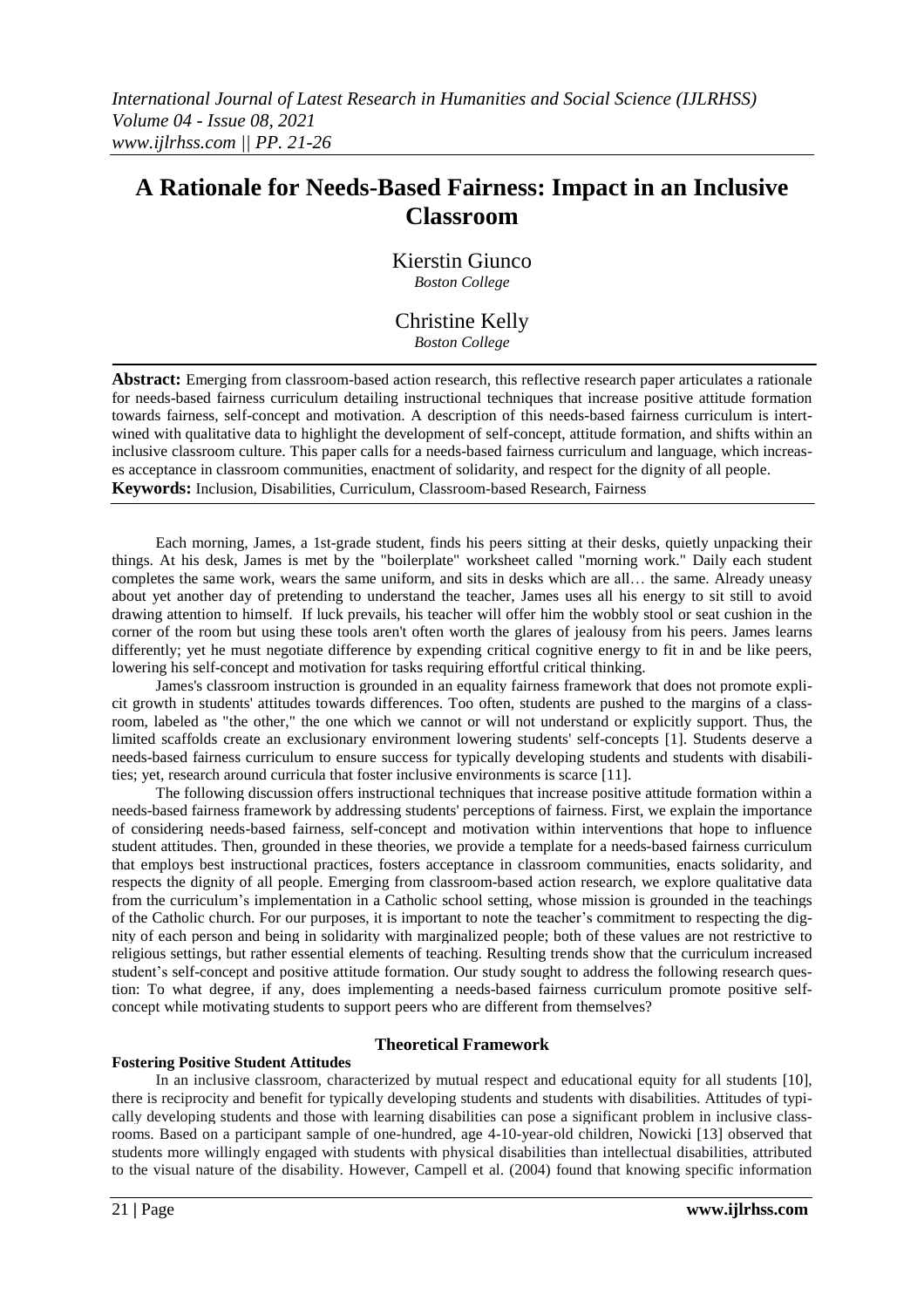## *International Journal of Latest Research in Humanities and Social Science (IJLRHSS) Volume 04 - Issue 08, 2021 www.ijlrhss.com || PP. 21-26*

about a disability resulted in more positive behavior towards others. Thus, we must prioritize increasing students' awareness and knowledge of disabilities when developing interventions that support attitude formation and inclusive participation.

Within these interventions students must feel loved and accepted by their peers, while developing their attitudes towards differences. For students with disabilities, acceptance is influenced by their typically developing peers' perceptions and attitudes about disabilities [2]; thus, students' perceptions and attitudes impact how students with disabilities feel and participate in the classroom community. Educators genuinely committed to protecting and promoting the dignity of each child must provide opportunities that expand typically developing students' perceptions of peers with disabilities through collaborative opportunities and teacher modeling of positive attitudes toward students with disabilities [11]. Positive attitudes towards disabilities and differences create classroom environments conducive to all students' learning [16] - [13] and must be the rule rather than the exception.

Yu and Ostrosky [16] identify three domains - *cognitive, affective*, and *behavioral* - shaping children's attitude formation and perception of disabilities. The *cognitive* domain refers to a child's understanding that disabilities exist and the implications of that understanding. Cognitive recognition of physical disabilities often appears as early as preschool, while knowledge of intellectual disabilities typically emerges in kindergarten. The *affective* domain is the "emotional reactions that occur in response to peers with disabilities" (16, p. 2). Emotional reactions from typically developing peers about disabilities vary from indifference to fear to love and inform the behavioral attitudes. Lastly, the *behavioral* domain refers to actions that are grounded in emotional responses. Students' actions towards peers with disabilities reflect how they think about disabilities and how they feel about peers with disabilities. Thus, the school environment critically impacts the formation of a child's attitude towards students with disabilities.

Influenced by numerous external factors, children's attitudes about peers with disabilities are complex and multifaceted [13]. Teacher awareness of these factors can lead to proactive instructional practices that ensure positive attitude formation and a welcoming community. Diamond [8] emphasizes that early intervention from classroom teachers dramatically impacts typically developing students' perceptions of classmates with disabilities. Fostering positive attitudes and holistic acceptance allows students to gain a deeper understanding of their peer"s differences.

Teachers protect and respect the human dignity of all persons through authentic modeling of supportive and positive interactions. Regarding all students as worthy of acceptance and love, the teacher sets a powerful example, which typically developing students observe and eventually emulate, thus impacting perceptions, attitudes, the classroom environment, and ways of being and acting [8]. To preserve human dignity and full community participation, students must interact with, empathize with, and form positive attitudes towards those with disabilities.

#### **Inclusion and Needs-Based Fairness**

Understanding "fairness" is essential to positive attitude formation. There are three types of fairness: equality, equity, and needs-based [15]. Equality fairness provides everyone the same support. Equity fairness is proportionate to input; the hardest working students receive the most support. Rather than having students perceive fairness as equal or proportionate, needs-based fairness states that everyone gets the support he/she needs and assumes that all students are striving to realize the same objectives. This type of fairness is seen in inclusive classrooms, where students receive modifications or accommodations in order to better access learning [2]. Although equality fairness may be viewed as important when addressing racial justice, this dangerously asserts that all members of a group require the same support to achieve the same end result and ignores the uniqueness and funds of knowledge each person brings to the community. As such, equality and equity are essential types of fairness in societal contexts, while in the classroom, fairness must be needs-based to assure each child"s access to academic, social, and emotional learning.

Needs-based fairness treats the whole child as unique, valuing the dignity of each life, giving each child what he/she needs to flourish. Rather than promote the exclusion of others, it supports the highest inclusion of each individual, leading to greater participation in community and society writ large [3]. Each individual life is valued while students access rich learning opportunities oriented towards inclusivity. This curriculum provides a way of thinking and acting for *all* students, not only those who have needs outside society"s definition of norm.

#### **Self-Concept and Motivation**

Educators must be mindful of a student's perceived self-concept as it directly impacts motivation to participate in the classroom, and thus interventions to promote student"s positive attitudes towards needs-based fairness. Self-concept is defined as students' "cognitions and feelings about themselves" [17, p. 34] and strongly predicts student intrinsic motivation. Regardless of ability, students with positive self-concept showed higher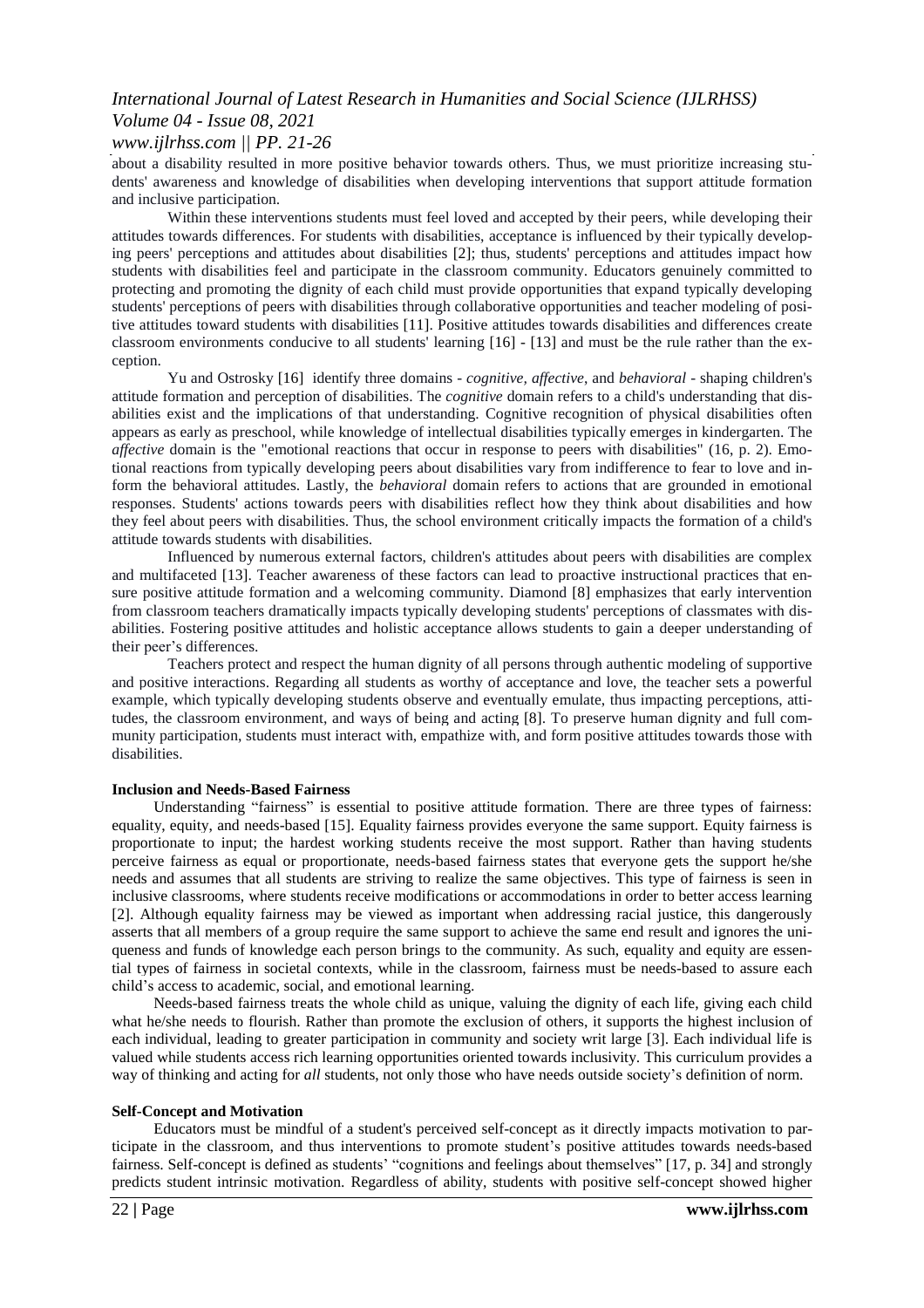## *International Journal of Latest Research in Humanities and Social Science (IJLRHSS)*

### *Volume 04 - Issue 08, 2021 www.ijlrhss.com || PP. 21-26*

levels of intrinsic motivation [17]. This strongly suggests that students with high levels of intrinsic motivation and positive self-concepts see themselves as valuable to the class community and will participate in group discussions. Participation in group discussions influences teacher perceptions of student academic success, motivation, and self-concept [5]. Collaborative classroom strategies, for students with and without disabilities, are the most prominent positive predictor of student intrinsic motivation as "high levels of frequency of participation in class discussions led to higher levels of academic success and higher levels of intrinsic motivation, as perceived by the teacher" [5, p.107-108]. Positive self-concept leads to higher levels of class participation, which affects perceived motivation. Without these catalysts, students may not experience "effortful thinking" known as critical-analytic thinking, in which students "use credible evidence to evaluate and assess what it is they are thinking and learning" [11, p. 520]. Students are motivated to engage in this deep thinking only when they feel confident to do so.

Miele and Wigfield [12] outline four task characteristics that encourage motivation: interest value, attainment value, utility value, and cost. Interest and utility values suggest that a task is enjoyable and useful, while cost is a judgment of the positive or negative implications of engaging in the task. Attainment value suggests that the cognitive task relates to a student"s sense of self, again emphasizing the impact of self-concept on student motivation and engagement in critical-analytic thinking [17]. Needs-based fairness curriculum addresses students" cognitive, affective, and behavioral attitudes through tasks that hold a high attainment value to increase motivation and consequently critical analysis. Thus, needs-based fairness should be explicitly taught through evidence-based practices that offer ample opportunities for rich peer discussions [15].

#### **Rationale for a Needs-Based Fairness Curriculum**

#### **Study's Background**

Teachers have a responsibility to differentiate instruction and provide accommodations based on need, while fulfilling their overt obligation to address students' attitude formation. The following curriculum emerged from classroom-based, action research designed to identify the relationship between a needs-based fairness curriculum and students" cognitive, affective, and behavioral attitudes about disabilities, with the goal of fostering positive self-concept of students different from themselves. During implementation, data sources were collected showing this curriculum effectiveness in regards to aforementioned concepts.

More specifically, the curriculum was implemented in a first-grade classroom in an urban Catholic school. The teacher (second author) was a member of the Urban Catholic Teacher Corps: a program that places licensed teachers in urban Catholic schools and mentors them to promote Catholic Social Teachings [9]. The class was composed of fifteen students: 73.1% Black or African American, 14.3 % White, 8% two or more races, and 4.6% Asian. There were 9 boys and 5 girls, ranging from 5 - 7 years. 11 students received free and reduced lunch. Two students had Individual Education Plans. Parental consent to participate in this study was acquired.

To understand the curricular impact, we collected exit tickets, transcribed audio-taped lessons, student work samples, teacher observation field notes, and the first author"s notes documenting an initial and final interview with the teacher. Exit Tickets measured students" understanding of the major concept of each lesson. Each lesson was audio-recorded and transcribed so that the second author could provide an unbiased perspective to the teacher"s observation field notes. Teacher observation field notes documented students" responses to the curriculum and students" use of strategies or language of the curriculum. Field notes provided foci for discussion, questions, etc. during the final teacher interview. The researcher also recorded field notes of these check-in meetings.

#### **Curriculum Description and Impact**

Developed by the authors, this needs-based fairness curriculum focused on research-based, best practices for increasing self-concept, motivation, and critical analysis in the context of teaching about fairness. Scripted lessons occurred twice a week, over 4 weeks. Instruction targeted understanding and awareness of disabilities to develop empathy and curiosity [16] and fostered positive attitudes using shared common language, a critical element [3] - [15]. Fairness was defined as "getting the tools you need"; an unfair situation was defined as a "struggle"; a tool was defined as "something that helps you achieve success similar to your peers."

Preparatory conversations on disability encouraged students to see differences as positive and integral to the uniqueness of all people. Literature framed reflections around students" emotional responses and reinforced the language of the curriculum. Students discussed the tools that were available to them when processing emotions to increase attainment value for students, and thus promote student's self-concept, positioning them to think about the tools they use to navigate their own struggles. Discussions prepared students to engage with literature about specific disabilities, equipping students with the language to analyze critically the reason that people need different tools and to process their emotions when those tools differ from their own.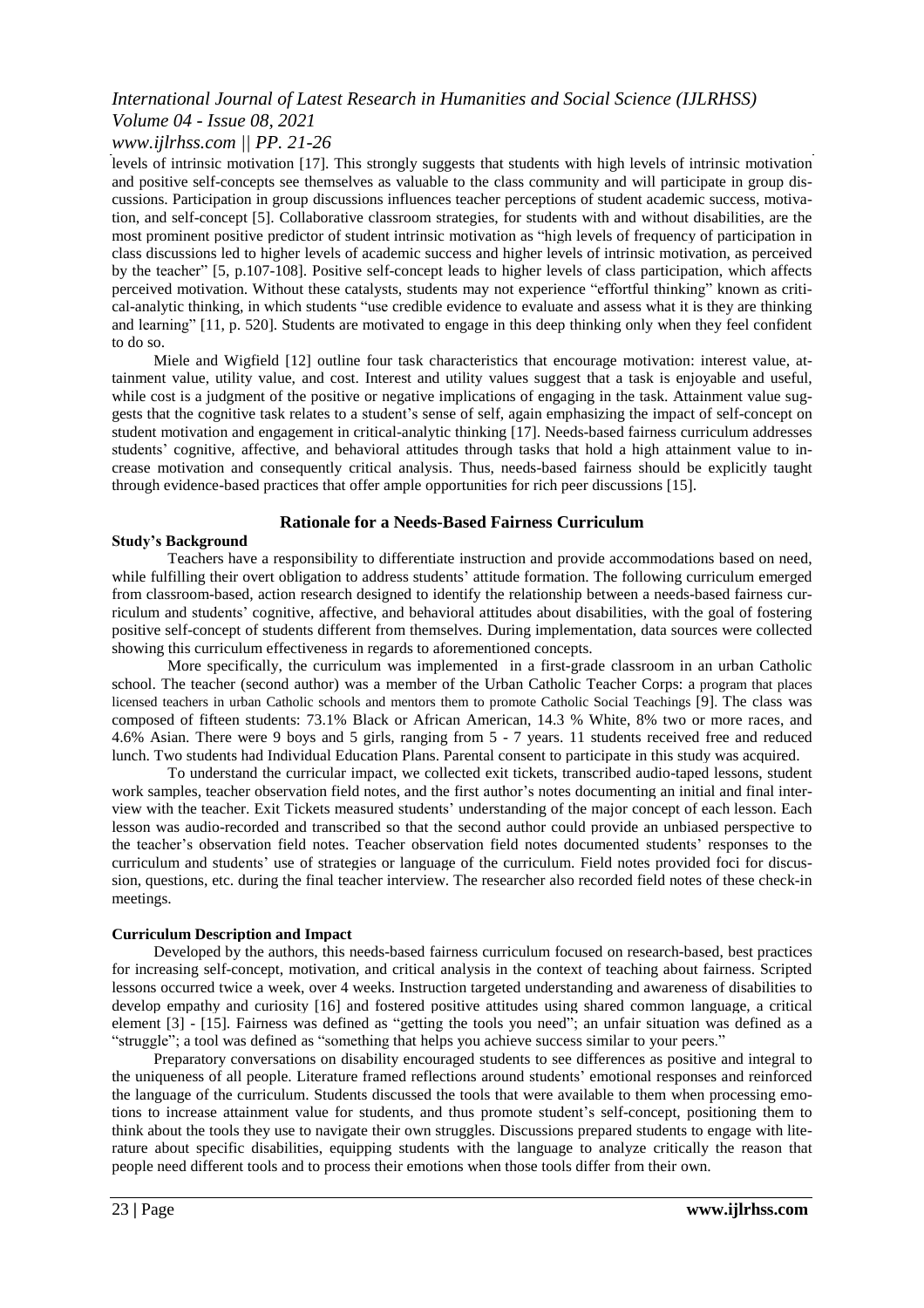## *International Journal of Latest Research in Humanities and Social Science (IJLRHSS) Volume 04 - Issue 08, 2021*

## *www.ijlrhss.com || PP. 21-26*

**Developing cognitive attitudes.** An essential, first-step in developing a needs-based fairness curriculum is to ground and develop cognitive attitudes. Using intentional, asset-based literature is foundational. To contextualize this cognitive learning within a disability, we selected *Six dots: A story of young Louis Braille* [4] an exemplary, biographical children"s book that follows Louis"s journey from becoming blind to eventually inventing Braille. Textual events were categorized into struggles, tools, and evaluations of fairness, increasing the utility value, as vocabulary/language is crucial to understanding and discussing fairness. After listening to the text, students were guided to address their own positioning around perceived struggles, tools, and fairness. Facilitated reflection on initial and final reactions to *Six Dots* grounded students" critical awareness of fairness requiring tools, such as Braille. Thus, these conversations around a specific disability encouraged students to recognize personal/societal assumptions and be open-minded about others. Students related this learning to their classroom context while showing positive self-concept, despite having different tools, as seen by this students" comment: "It's okay that (he) has a band on his chair because he has struggles that I don't have and I don't need that tool."

**Developing affective attitudes.** The affective component of attitude formation is grounded in students' emotional reactions when faced with disabilities [16]. Dialogue impacts thinking, which in turn impacts assumptions [7] and reactions. So, as a result of their dialogue around fairness and perceived blindness struggles, students had a foundation for positive reactions to Braille, a tool used by those who are blind. Through a Braille simulation, the experiential nature of this activity aimed to decrease negative reactions towards differences [6]. During the simulation, the teacher emphasized the dignity of each person, using language and texts that share the experience in a positive, asset-based way [6]. The simulations also added an interest value for students which mediates critical thinking and reflection through dialogue, and eventual application of learning [12]. Guided simulations foster cognitive understanding, affective reactions, and behavioral change, leading to more advanced cognitive understanding and foundation for affective and behavioral attitude formation. Students later extended their learning about disabilities through a Braille library.

This experiential process positioned students to be ready to develop positive, affective attitude formation. When reflecting on this experience, their teacher noted that"students were significantly more supportive of one another and perceptive of others' struggles… The language was key. With first graders, they really clung to "struggle" and "tool." I also think it"s important to note that prior to the curriculum I heard a lot of students using the phrase 'that's not fair,' and after the (affective and cognitive lessons), the usage of fair decreased significantly. Students would turn to the language of struggle and tools and leave out fairness all together, actually." She is referencing the impact that the language had on students" ability to analyze the simulation, and their classroom contexts, especially in regards to differences, without demoting their self-concept.

**Developing Positive Behavior Attitudes.** Deliberate development of cognitive and affective attitudes encourages students to process emotions around fairness less defensively, and thus be more open to behavioral change. When addressing behavioral attitudes, teachers must examine the resentments students can develop when fairness is not explicitly discussed in the classroom [15]. Students who participated in the fairness curriculum were able to process perceived unfairness and needs-based fairness through a "fair jar." Students submit situations in which they"ve experienced an issue of fairness; they anonymously identify their struggle and (if applicable) the tool they used to mollify the situation. Students then discuss the entry as a class. Kessler notes that the practice of confidential sharing of questions without immediate reactions from others supports students" social, emotional, and spiritual development [14]. They work together to identify the struggle and why fairness is an issue, and brainstorm tools to ensure the appropriate needs-based fairness mindset in the future. Student entries ranged from "I think its not fair because the musike teacher dosn"t call on me, " which resulted in suggestions to use popsicle sticks to call on students, to "I think its unfair that my sister has mor help." For the latter concern, students gave prompting questions to determine if it was fair, such as does this student have different struggles than their sister, and if so, do they have the tools that they need. All of these conversations were explicitly confidential with a clear purpose for collaborative discussion [15] - [3]. The teacher is meant to be the facilitator of discussion that encourages freedom of thought [6] so dialogue can become a fruitful tool that leads to deeper reflection and understanding. The goal of the "fair jar" is to address challenging experiences in a productive way that breaks down actionable steps and encourages behavioral changes. Each conversation must be inclusive of all students and foster the negotiation of ideas together [3].

Processes in this curriculum can be extended to address other dilemmas of equity and justice, as it communicates the value of difficult conversations, vulnerability, and self-reflection integral to the cognitive, affective, and behavioral attitude formation. Routine and purposeful use of tools, strategies and discussion norms strengthens positive attitude formation that expands student"s self-concepts and encourages critical analysis. The culminating goal is to ensure that students are continually motivated in the classroom, regardless of their, or their peers', tools.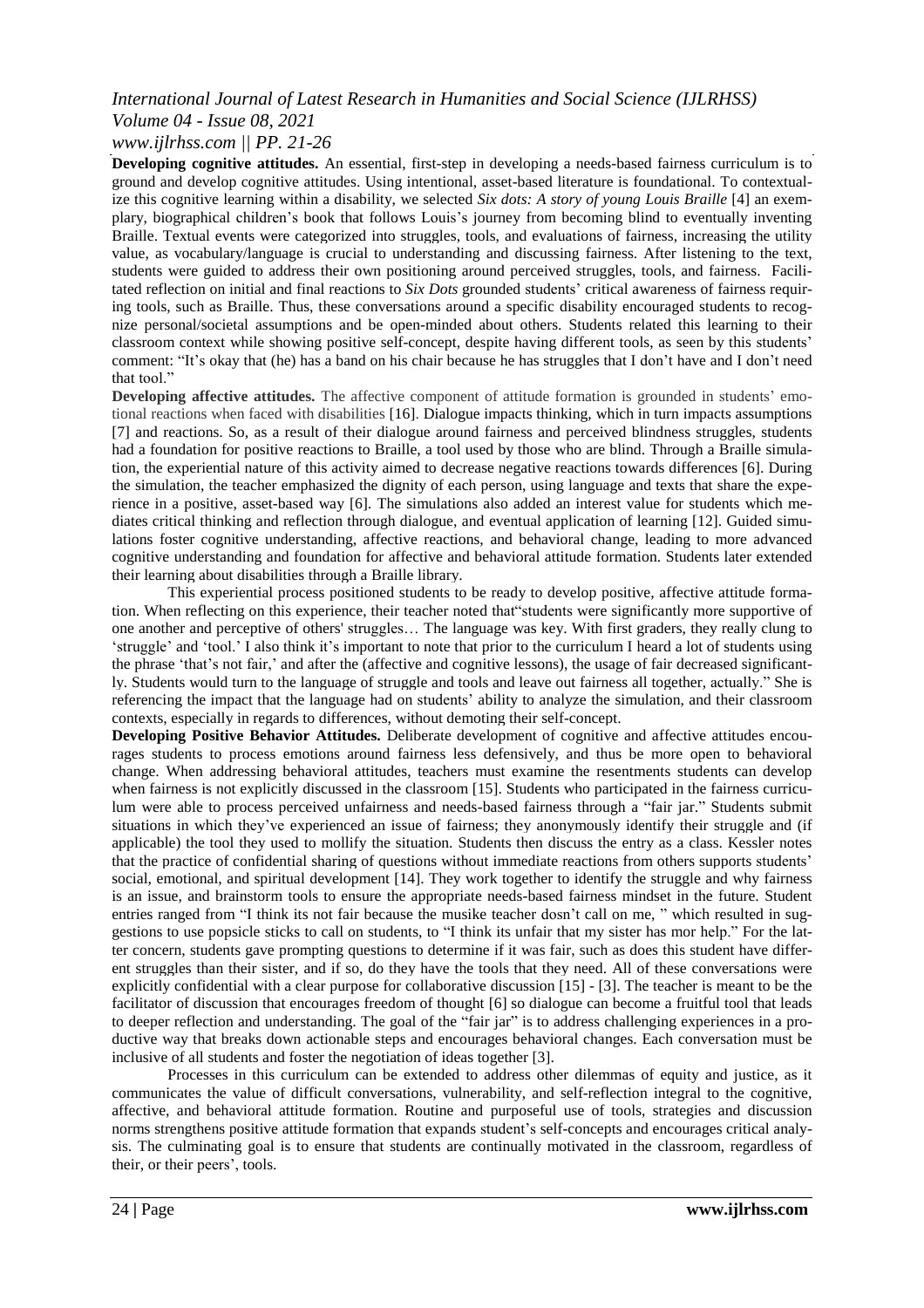## *International Journal of Latest Research in Humanities and Social Science (IJLRHSS) Volume 04 - Issue 08, 2021 www.ijlrhss.com || PP. 21-26*

#### **Discussion**

Prior to the curriculum, teachers" description of their classrooms aligned with the opening vignette. Yet, throughout the curriculum, students internalized the needs-based fairness language. After the first week, one student demonstrated empathy for his peer, and increased analysis of the classroom"s available tools when they stated: "(He) is really struggling. Can I get him the putty from the cool down corner?" In this statement, the student not only notices a peer"s struggle but also helps identify a tool for him, without any gain for himself. After experiencing the affective lessons, students continued to show positive self-concept, despite having different tools, when another student stated: "It's okay that (he) has a band on his chair because he has struggles that I don"t have and I don"t need that tool." This student was demonstrating a positive affective attitude towards the visible difference with her peer. When reflecting during the post check-in, the teacher noted that "students were significantly more supportive of one another and perceptive of others struggles… Language was key. With first graders, they really clung to 'struggle' and 'tool.' I also think it's important to note that prior to the curriculum I heard a lot of students using the phrase 'that's not fair,' and after the curriculum the usage of fair decreased significantly. Students would turn to the language of struggle and tools and leave out unfairness all together, actually." She is referencing the impact that the language had on students" ability to analyze their situations, especially in regards to differences, without demoting their self-concept. The curriculum fostered critical thinking that fostered needs-based fairness valuing the dignity of all peers, which in turn, can translate to appreciating all persons within and outside the classroom. In this way, classrooms enact inclusive practices.

Classrooms would invariably look different if each student participated in a needs-based fairness curriculum increasing the utility of "tool" and "struggle" while developing strategies to identify and increase fairness. Students, such as James and his peers would become living embodiments of inclusivity. Classrooms would be tailored to the students within them, and each student would have access to the tools each needs. Students would become more empathetic to a struggling classmate, offering to be their tool or accompany them through their struggle. That is genuine solidarity. That is what a classroom should look like.

#### **References**

- [1]. Anke de Boer, Sip Jan Pijl & Alexander Minnaert (2012) Students" Attitudes towards Peers with Disabilities: A review of the literature. International Journal of Disability, Development and Education, 59:4, 379-392.
- [2]. Berry, R. A. W. (2008). Novice teachers" conceptions of fairness in inclusion classrooms. *Teaching and Teacher Education*, *24*(5), 1149–1159.
- [3]. Berry, R. A. W. (2006). Inclusion, power, and community:Teachers and students interpret the language of community in an inclusion classroom. *American Educational Research Journal*, *43*(3), 489–529.
- [4]. Bryant, J., & Kulikov, B. (2017). *Six dots: a story of young Louis Braille*. National Braille Press.
- [5]. Daniel, J. & Cooc, N. (2018). Teachers" Perceptions of Academic Intrinsic Motivation for Students With Disabilities. *The Journal of Special Education,* 52(2), 1 - 12.
- [6]. Delamere, F. M. (2007). An experiential approach to understanding physical disability. *SCHOLE: A Journal of Leisure Studies and Recreation Education*, 22(1), 1–7.
- [7]. Dessel, A., Rogge, M. E., & Garlington, S. B. (2006). Using intergroup dialogue to promote social justice and change. *Social Work*, *51*(4), 303–315.
- [8]. Diamond, K. E. (2001). Relationships among young children's ideas, emotional understanding, and social contact with classmates with disabilities. *Topics in Early Childhood Special Education*, *21*(2), 104–113.
- [9]. Giunco, K. M., Rosen-Reynoso, M., Friedman, A. A., Hunter, C. J., & Cownie, C. T. (2020). Lessons From the Field: Catholic School Educators and COVID-19. Journal of Catholic Education, 23
- [10]. Jorgensen, Cheryl M. *It's More than "Just Being in": Creating Authentic Inclusion for Students with Complex Support Needs*. Paul H. Brookes Publishing Co., 2018.
- [11]. Lane, J. M., Kinnison, Q. P., & Ellard, A. (2019). Creating inclusive and hospitable Christian schools: Three case studies. *Journal of Disability & Religion*, *23*(1), 37–58.
- [12]. Miele, D. & Wigfield, A. (2014). Quantitative and Qualitative Relations Between Motivation and Critical-Analytic Thinking. *Education Psychology Review,* 26, 519 - 541.
- [13]. Nowicki, E. A. (2006). A cross-sectional multivariate analysis of children's attitudes towards disabilities. *Journal of Intellectual Disability Research*, *50*(5), 335–348.
- [14]. Saunders, Y. (2004). The soul of education: Helping students find connection, compassion, and character at school, by Rachael Kessler. *Journal of Catholic Education*, *8*(2).
- [15]. Welch, A. B. (2000). Responding to student concerns about fairness. *TEACHING Exceptional Children*, *33*(2), 36–40.
- [16]. Yu, S., & Ostrosky, M. M. (2012). Young children"s understanding of disabilities. *Handbook of Research on the Education of Young Children*.